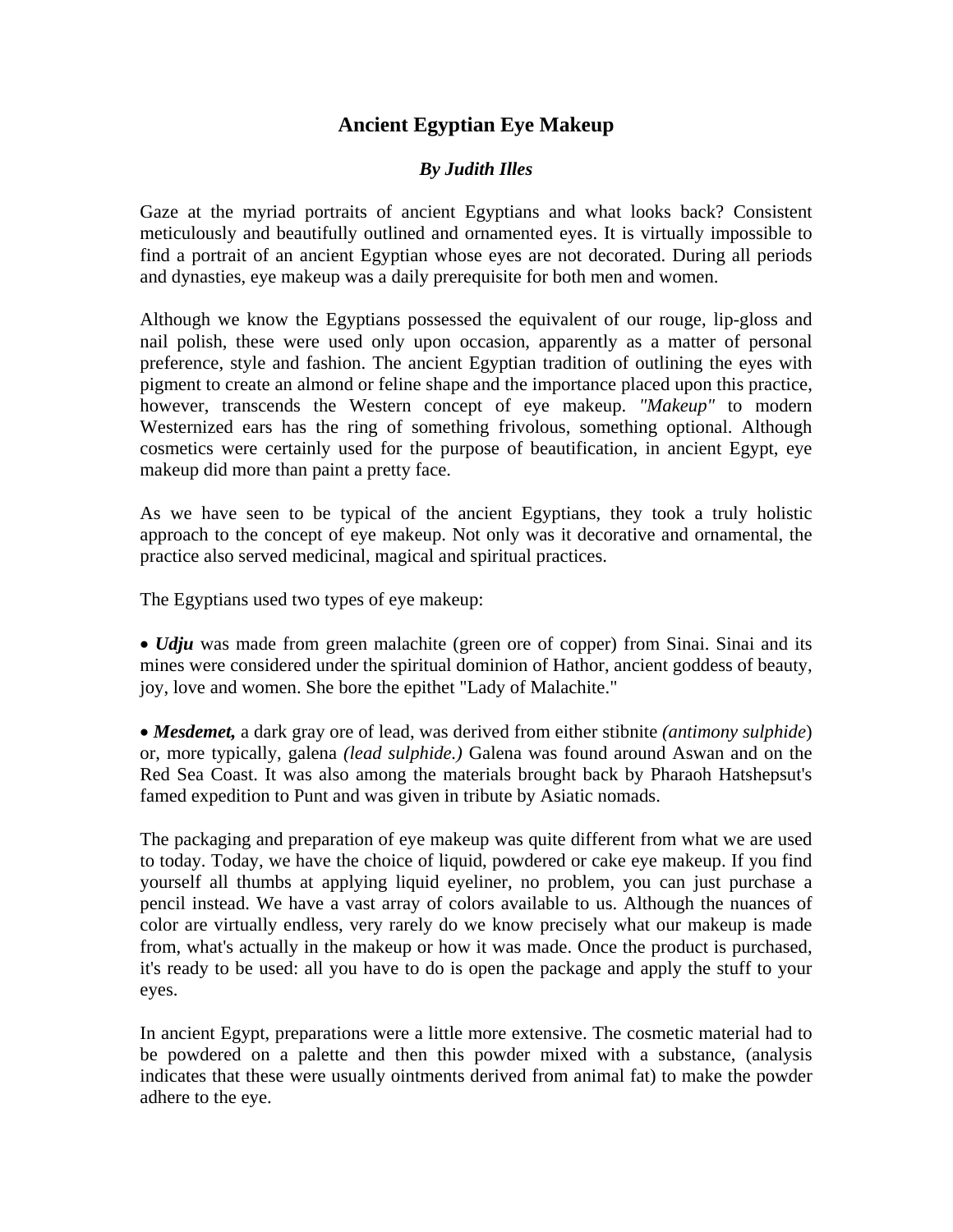Eye makeup equipment (palettes, grinders, applicators) has been found among the earliest burials of the pre-dynastic period and seem to have been essential items for the afterlife.

Even the humblest graves consistently contain at least a simple palette. Small containers of galena have been found in tombs alternately stored in leather or canvas pouches, small jars, conch shells or within hollow reeds. What separated rich from poor was not the existence of makeup but the expense and luxury of containers and applicators. *Everyone* had galena powder however while the poor resorted to sticks to apply it, the wealthy had intricately carved and bejeweled containers of ivory or other precious materials.

That the Egyptians decorated their eyes with great aesthetic care is immediately obvious. Eye cosmetics bestowed beauty and style as well as other gifts, perhaps less immediately apparent to modern eyes.

Galena possesses disinfectant and fly-deterrent properties. It is believed to offer the eyes protection from intense sun. The medical papyri frequently prescribe *mesdemet* for assorted complaints of the eye.

Eye make up provided psychic protection as well. The Egyptian word for eye-palette seems to derive from their word for "protect." An unadorned and thus unprotected eye was believed vulnerable to the Evil Eye. Outlining the eyes thus became a personal protective amulet drawn right upon the skin; an amulet that once applied could not be lost or misplaced.

There may very well also have been further spiritual dimensions to eye makeup. Perhaps wearing malachite placed one solidly under Hathor's protection and Hathor was a very prominent goddess, with centers of worship throughout Egypt and as far a field as Byblos. In modern India, henna powder (mehendi) is believed to contain something of the essence of the goddess Lakshmi, who, like Hathor, was a powerful goddess of beauty, good fortune and benevolence. When henna is applied to the body, some small measure of Lakshmi's sacred presence and protection is to be imparted to the wearer. Thus the potential for transforming an everyday activity such as eye makeup application into a personal, sacred and protective ritual. The associations between Hathor and malachite were very strong. Perhaps applying the powder to one's body was to partake of something of the essence of Hathor herself. Certainly kohl, as galena is known today, contains spiritual significance to many modern North African women. It is a material and substance to be treated with awe and respect: in a Moroccan tradition, for instance, kohl serves as a reminder of the Kaaba, Islam's holy black stone housed in Mecca.

Galena is still used in Egypt under the name kohl. It is easily and inexpensively purchased in the marketplace. Outside of Egypt, it is easily purchased through vendors that supply accessories to Eastern dancers. Buy from reputable dealers only (and the little old ladies in the marketplace who mix up their own kohl may be the most dependable and reliable of all) to ensure that what you are purchasing is not made from cheap, harmful, eye irritating materials.